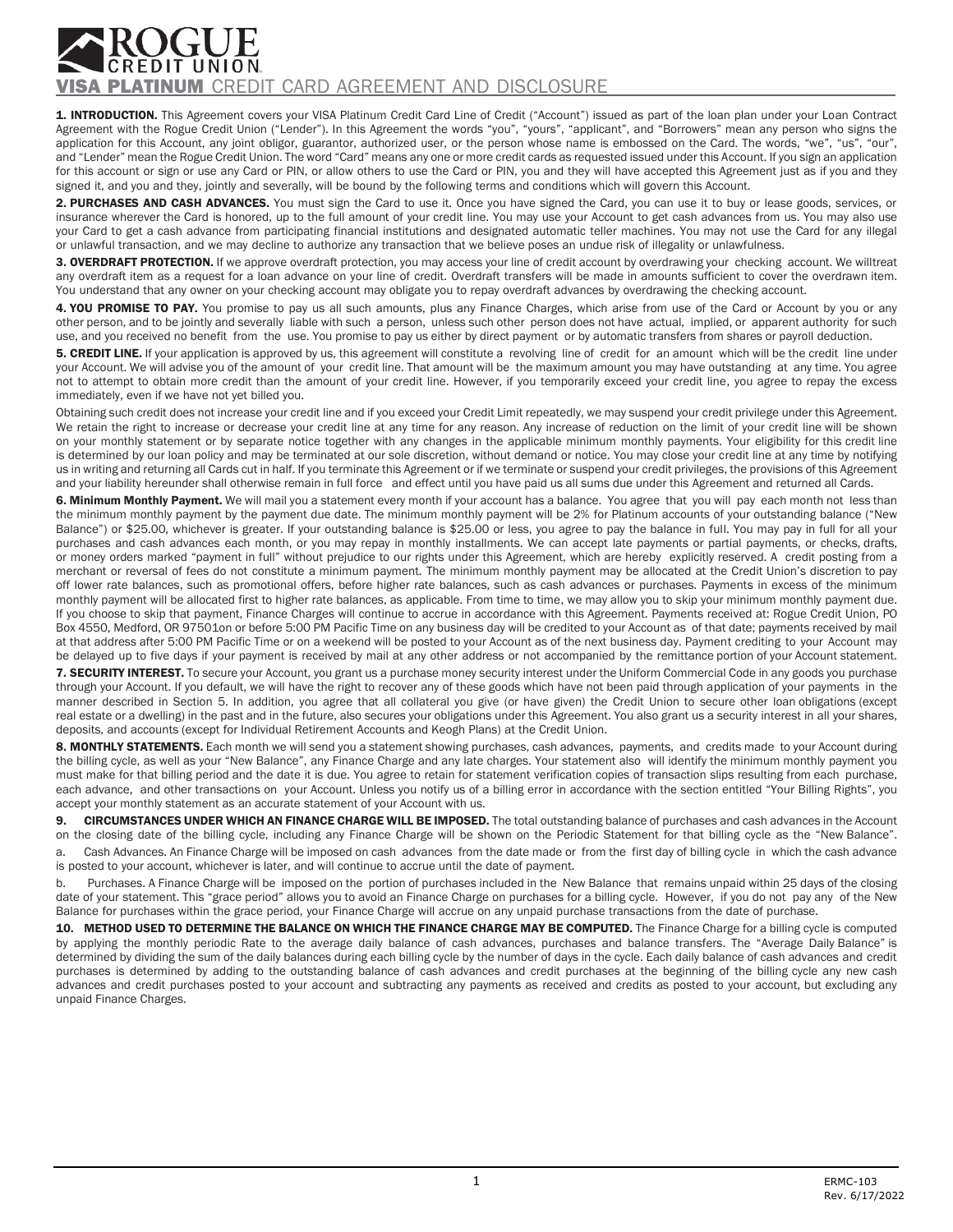11. METHOD OF DETERMINING THE AMOUNT OF FINANCE CHARGE. Any Finance Charge shown on your monthly statement is determined as follows: We figure the Finance Charge on your Account by applying the Periodic Rate to the "Average Daily Balance" of your Account.

12. PERIODIC RATE AND CORRESPONDING ANNUAL PERCENTAGE RATE. The Periodic Rate and corresponding Annual Percentage Rate that is used to compute the Finance Charge is variable. The Annual Percentage Rate is based on an index which is the highest Wall Street Prime Rate as of the last day of the month as published in The Wall Street Journal (Western Edition) from time to time. To determine the Annual Percentage Rate, we add a margin to the index. The amount of the margin depends on the type of account, your credit profile, and other factors we deem appropriate. The margin applicable to your account will be provided to you at the time of opening your card. The Annual Percentage Rate is divided by 12 to obtain the periodic rate. The rate can change monthly effective the first day of the billing cycle. Any increase or decrease in the Annual Percentage Rate will affect the number of monthly payments you may have to make. The initial periodic rate and Annual Percentage Rate will be provided to you with your Card.

## 13. CONDITIONS UNDER WHICH OTHER CHARGES MAY BE IMPOSED.

a. Returned Check Charge. A \$25.00 charge will be made when a check submitted by you for payment on an account is returned to us, regardless of the reason.

b. Research and Copying. If you ask us to examine your account or provide copies of documents, except in resolution of a billing error, we may charge you \$5.00 for each copy.

c. Late Fee. If any payment is past due for a period of 10 days, a late fee will be added to your account. The late fee will equal \$25.00.

d. Replacement Card Fee. A \$5.00 charge per card may be imposed for each additional or replacement card you request.

e. Additional PIN Fee. A \$2.00 charge per personal identification number (PIN) may be imposed for each additional PIN you request.

f. Attorney's Fee. We may impose the following fees and charges on your Account. If you default on any part of this Agreement, you agree to pay us all costs to collect your Account, including court costs and reasonable attorney fees whether or not there is a lawsuit, and fees on any appeal and fees for bankruptcy proceedings, appeals and any post-judgment collection services, if applicable.

14. CONDITIONS OF CARD USE. The use of your Card and account are subject to the following conditions:

a. Ownership of Cards. Any Card or other credit instrument or device which we supply you is our property and must be returned to us or to any person whom we authorize to act as our agent, or to any person who is authorized to honor the Card, immediately according to instructions. The Card may be repossessed at any time in our sole discretion without demand or notice. You cannot transfer your Card or Account to another person.

Honoring the Card. Neither we nor merchants authorized to honor the Card will be responsible for the failure or refusal to honor the Card or any other credit instrument or device we supply you. If a merchant agrees to give you a refund or adjustment, you agree to accept a credit to your Account in lieu of acash refund.

c. Currency Conversions/Foreign Transaction Fee. Purchase and cash advances made in foreign countries will be billed to you in U.S. dollars. The currency conversion rate for international transactions as established by VISA International, Inc. is a rate selected by VISA from the range of rates available in wholesale currency markets for the applicable central processing date which rate may vary from the rate VISA itself receives, or the government-mandated rate in effect for the applicable central processing date. In addition, you will be charged a Foreign Transaction Fee of up to 1% of the transaction amount for any card transaction made in a foreign country.

d. Notices and Payments. All notices will be sent to your address as shown in the application. You agree to advise us promptly if you change your mailing address. All payments should be mailed to us at the remittance address shown on your monthly statements. Payments received at that address will be credited to your account as of the date received.

e. Personal Identification Number. We will issue you a Personal Identification Number (PIN) for use with your Card at VISA NET automatic teller machines (ATM's). These numbers are issued to you for your security purposes. These numbers are confidential and should not e disclosed to third parties. You are responsible for safekeeping your PIN. You agree not to disclose or otherwise make available your PIN to anyone not authorized to sign on your Accounts. To keep your Account secure, please do not write your PIN on your Card or keep it in the same place as your Card.

f. For Platinum Credit Card ONLY - Cash Rewards. If you have a VISA Platinum Account, you may earn a cash reward equal to 1.00% of net purchases (purchases less returns and other credits) made during a billing cycle. Cash advances, including convenience checks and balance transfers, and any other amounts other than purchases do not qualify for the cash reward. The maximum you can earn on your Account is \$500 per calendar year. Your Account must remain open and in good standing in order to receive the cash reward.

If your Account is closed before a cash reward is paid, you will forfeit that reward. If your Account is past due, over the limit, is otherwise in default, is fraud restricted, is part of a consumer credit counseling arrangement or is subject to discharge in a pending bankruptcy, you will forfeit all cash rewards accrued and will not be eligible for further rewards until the disqualifying condition is remedied. The terms and conditions of the reward program may be changed or cancelled at any time and for any reason without notice.

15. DEFAULT. You will be in default under this Agreement if any of the following occur: (a) Any minimum monthly payment is not made when due; (b) You become insolvent, bankrupt, or you die; (c) You violate any part of this Agreement, or any other agreement with us; (d) If we reasonably deem ourselves insecure or your credit line; or (e) You make any false or misleading statements on a credit application to the Credit Union. We will notify you in writing of any such action as soon as practical if it occurs. Upon default, we may declare the entire unpaid balance immediately due and payable, and you agree to pay that amount plus any attorney fees and costs incurred by us. We can delay enforcing any right under this Agreement without losing that right or any other right.

16. GOVERNING LAW. This Agreement will not take effect until it is approved by us. This Agreement shall be governed by the laws of the State of Oregon.

17. LOSS OR THEFT OF CREDIT CARD. You agree to notify us immediately, orally or in writing, at Rogue Credit Union, PO Box 4550, Medford, OR 97501, or telephone (541) 8587328 (after hours you may call 1 (800) 682-6075 of the loss, theft, or unauthorized use of your Credit Card. If you notify us of your lost or stolen Credit Card you may not be liable for any losses. This liability exclusion will apply provided you were not grossly negligent or fraudulent in handling your credit card; otherwise your liability for unauthorized VISA Credit Card transactions may be up to \$50.00.

18. CREDIT INFORMATION/FINANCIAL STATEMENTS. You authorize us to release information to others (e.g. credit bureaus, merchants, and other financial institutions) regarding the status and history of your credit line. You agree to provide us, at any time we deem necessary, with a current financial statement and/or a new credit application upon request. We may investigate your credit directly or through a credit reporting agency.

19. ACKNOWLEDGMENT AND AMENDMENTS. You understand and agree to the terms and conditions in this Agreement, and the Fair Credit Billing Notice made a part hereof. You also understand and agree that you may be subject to other agreements with us regarding transfer instruments or access devices which may access your credit line. We reserve the right to amend the terms of this Agreement at anytime as permitted by and subject to any limitations and notice requirements of applicable law.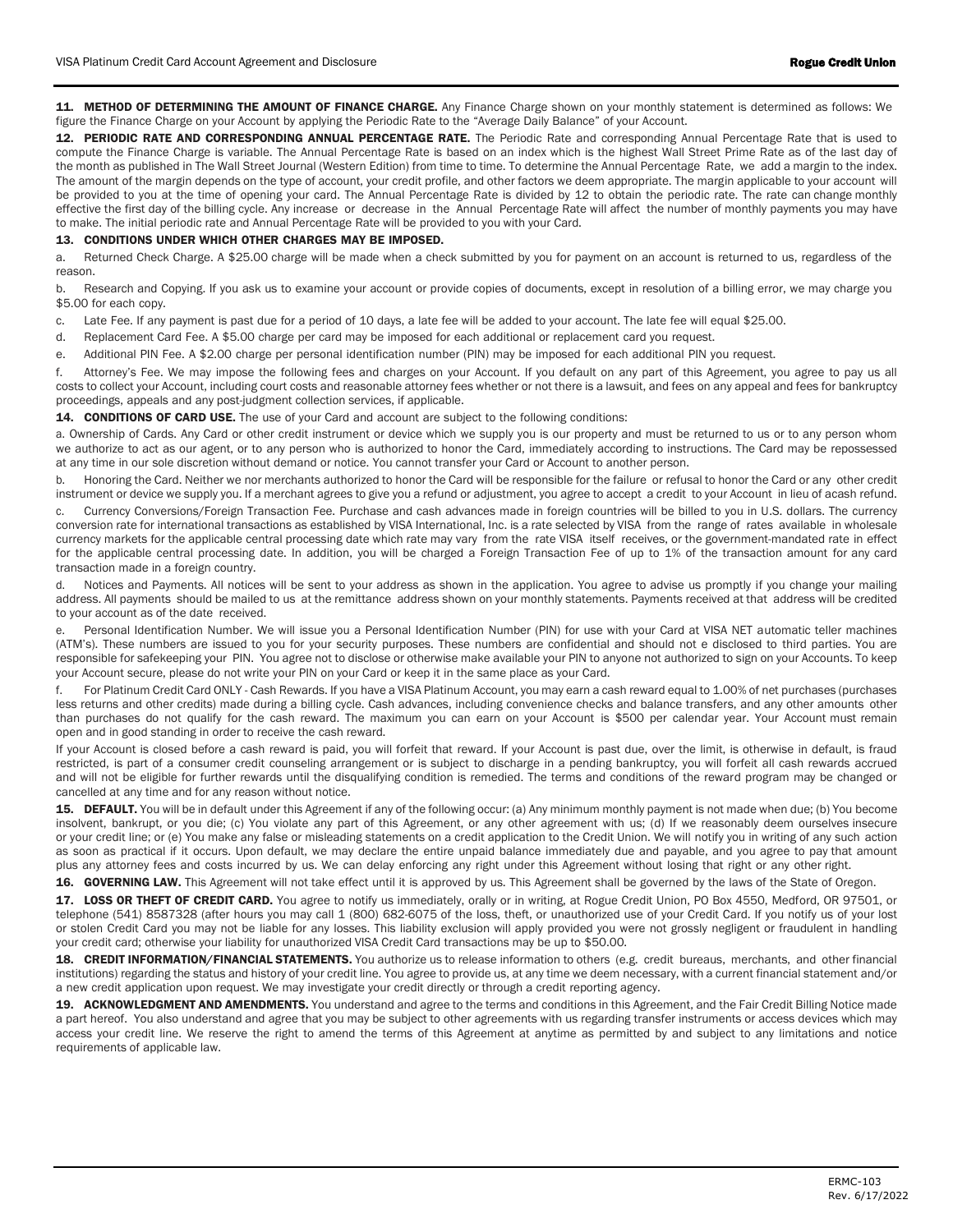## YOUR BILLING RIGHTS - KEEP THIS NOTICE FOR FUTURE USE

This notice tells you about your rights and our responsibilities under the Fair Credit Billing Act.

What To Do If You Find A Mistake On Your Statement:

If you think there is an error on your statement, write to us at: Rogue Credit Union, PO Box 4550, Medford, OR 97501.

In your letter, give us the following information:

- Account information: Your name and account number.
- Dollar amount: The dollar amount of the suspected error.
- Description of problem: If you think there is an error on your bill, describe what you believe is wrong and why you believe it is a mistake.

You must contact us:

- Within 60 days after the error appeared on your statement.
- At least 3 business days before an automated payment is scheduled, if you want to stop payment on the amount you think is wrong.

You must notify us of any potential errors in writing. You may call us, but if you do, we are not required to investigate any potential errors and you may have to pay the amount in question.

What Will Happen After We Receive Your Letter: When we receive your letter, we must do two things:

1. Within 30 days of receiving your letter, we must tell you that we received your letter. We will also tell you if we have already corrected the error.

2. Within 90 days of receiving your letter, we must either correct the error or explain to you why we believe the bill is correct. While we investigate whether or not there has been an error:

- We cannot try to collect the amount in question or report you as delinquent on that amount.
- The charge in question may remain on your statement, and we may continue to charge you interest on that amount.
- While you do not have to pay the amount in question, you are responsible for the remainder of your balance.
- We can apply any unpaid amount against your credit limit. After we finish our investigation, one of two things will happen:
- If we made a mistake: You will not have to pay the amount in question or any interest or other fees related to that amount.

• If we do not believe there was a mistake: You will have to pay the amount in question, along with applicable interest and fees. We will send you a statement of the amount you owe and the date payment is due. We may then report you as delinquent if you do not pay the amount we think you owe.

If you receive our explanation but still believe your bill is wrong, you must write to us within 10 days telling us that you still refuse to pay. If you do so, we cannot report you as delinquent without also reporting that you are questioning your bill. We must tell you the name of anyone to whom we reported you as delinquent, and we must let those organizations know when the matter has been settled between us. If we do not follow all of the rules above, you do not have to pay the first \$50 of the amount you question even if your bill is correct.

Your Rights If You Are Dissatisfied With Your Credit Card Purchases. If you are dissatisfied with the goods or services that you have purchased with your credit card, and you have tried in good faith to correct the problem with the merchant, you may have the right not to pay the remaining amount due on the purchase. To use this right, all of the following must be true:

1. The purchase must have been made in your home state or within 100 miles of your current mailing address, and the purchase price must have been more than \$50. (Note: Neither of these are necessary if your purchase was based on an advertisement we mailed to you, or if we own the company that sold you the goods or services.)

2. You must have used your credit card for the purchase. Purchases made with cash advances from an ATM or with a check that accesses your credit card account do not qualify.

3. You must not yet have fully paid for the purchase.

If all of the criteria above are met and you are still dissatisfied with the purchase, contact us in writing at the above address. While we investigate, the same rules apply to the disputed amount as discussed above. After we finish our investigation, we will tell you our decision. At that point, if we think you owe an amount and you do not pay, we may report you as delinquent.